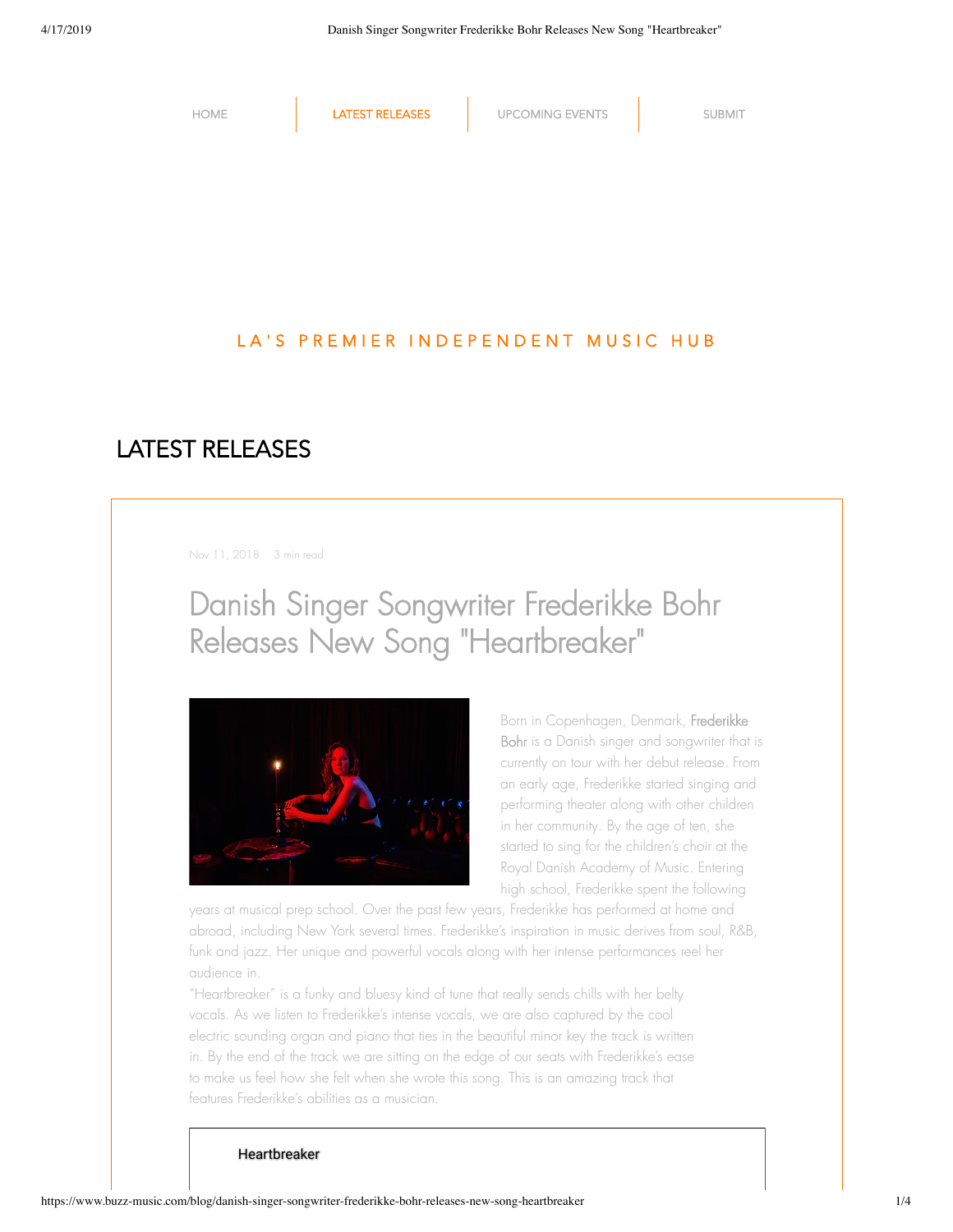

Check out our exclusive interview with Frederikke and be sure to check out her new song "Heartbreaker".

It's great to meet you Frederikke, can you introduce yourself to our readers?

I'm a Danish Soul singer and songwriter, based in Copenhagen. I released my debut EP "Unbreakable" in May 2018 and for the past ten years I have given shows in the Copenhagen area with my band, singing my own songs. I've travelled to New York to perform as well and I've lived in Boston for one year back in 2012-2013 when I studied at Berklee College of Music. I always feel at home in the US and I'm definitely coming back in the future to tour.

### How would you say your new EP is different than anything else you've released?

This EP is my debut release, so it's the first time I'm showing my music to the public this way and it feels amazing to reach more people with my music!

The songs of the EP are very special to me, since most of them were written at a time when I was trying to find myself, as a singer and individual, and though the songs may come across as simple love songs, to me they represent a process I went through (and that I think we all go through over and over in life), a cycle of going through hard times and learning, getting stronger and wiser with renewed curiosity for life.

## How has living in Denmark influenced your music career?

Denmark is a very small country and the genres Soul and R&B that I love to sing and write in are not very much alive here – it's not a tradition that the Danes know very well. The challenge is to get the music out to the people – but once it's out, people love to listen to Soul music!!

## Do you write all of your music?

All of the EP songs are written by me, except for one of the songs where I wrote one of the parts with the pianist of the band at that time. I like to write alone and have worked like that in the past, mostly. For my next album I'm planning to do more co-writing.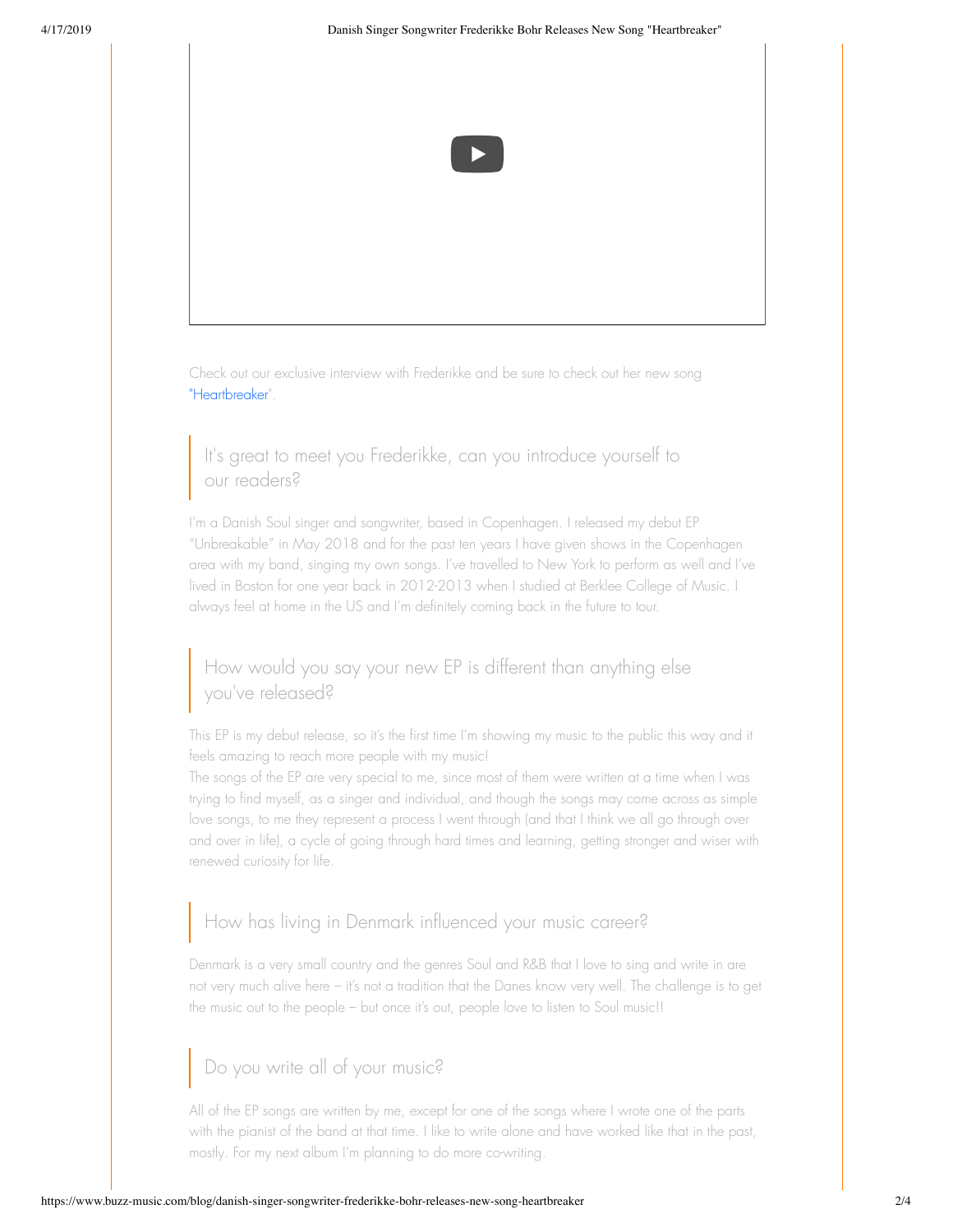#### 4/17/2019 Danish Singer Songwriter Frederikke Bohr Releases New Song "Heartbreaker"

For those who haven't seen you perform live - how would you describe your show and stage presence?

On stage is where I feel most alive. I love it so much. A great performance is when I feel I've shown my emotional register – all the way from vulnerable to powerful and strong. I'm deeply immersed in the music when I perform and I communicate a lot with the audience – they are the ones I sing to and for.

## What's next for you?

Touring in Europe, and the rest of the world of course is a dream of mine and what I'm working towards. And then I've started to write music for my next album – it'll be interesting to see what comes!!

Connect with Frederikke on social media: YouTube: www.youtube.com/channel/UCK7mrOnbCLdKmmJXcc-9\_4Q Facebook: www.facebook.com/FrederikkeBohrMusic Instagram: www.instagram.com/FrederikkeBohrMusic Website: www.frederikkebohr.com

#BuzzMusic

Recent Posts See All **Recent Posts See All Recent Posts** See All Recent Posts See All Recent Posts See All Recent

Sea Sea Kills It With Her New Single "FL"

Check Out The Underhill Family Orchestra Progressive Pop Hit…

RA Light Wants His Listeners To Go Live Their Dream With…

Commenting is disabled on this post.